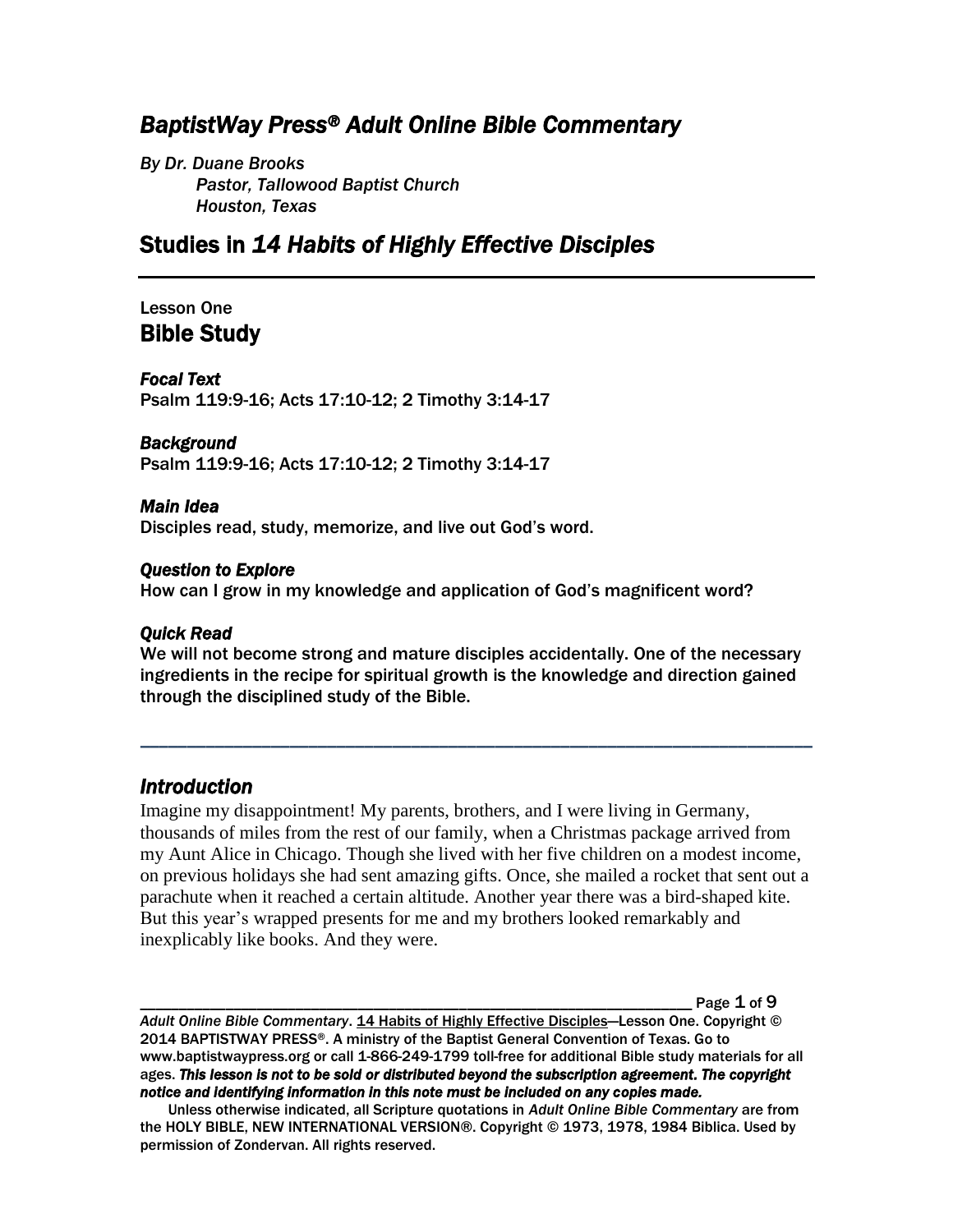When we opened them, I discovered that my aunt had sent me a Bible of all things – and not just any Bible, but a Children's Living Bible. Not *The Way*, the teen version which my brothers had received. I was trying to imagine how I could carry a *children's* Bible into my seventh grade Sunday School class at Rhein Valley Baptist Church. My peers with their age-appropriate Bibles would laugh me out of the room.

But that gift changed my life. In the absence of television, living with few English speaking friends, I had a great deal of time to read. And when I started reading the Bible, I could not put it down. As I read, studied, and memorized the Scriptures; I grew as a disciple of Jesus Christ. Two years later, I preached my first sermon from that same Children's Living Bible.

To be disciples of Jesus Christ, we will need to cultivate the habit of staying in the Scriptures. Our study this week features three different texts to inform our journey of walking in God's word. First, we consider a section of the great  $119<sup>th</sup>$  Psalm which speaks of a disciple's devotion to the Scripture. Second, we look at the example of one group of new disciples in the city of Berea who took the Scriptures to heart. Third, we will look at Paul's teaching about the Scriptures to his young protégé Timothy.

## *Commentary*

### *Start with the Scriptures (Psalm 119:9-16)*

"How many verses in Psalm 119?" a new friend and prospective church member quizzed me. "176," I responded, relieved that I knew the answer. In my personal devotions I read one Psalm each day, beginning with Psalm 1 on January  $1<sup>st</sup>$  each year.

Some psalms are harder to finish in a sitting than others, but no other one comes close to Psalm 119. It consists of twenty-two different sets of eight verses, with each new section beginning with the next letter of the Hebrew alphabet. Our passage begins with *beth*, the second letter of the Hebrew alphabet and each verse has something to say about God's word to his people.

If you are a regular reader of the Psalms, you may have noticed that they are not all the same. Some of them call for praise, while others offer a lament. Others are sapiential with a proverbial ring. Still others tell the story of a single servant of God. Sometimes the writer calls us into community, reminding us that we worship together.

This psalm answers an important question: What are we to do with God's words recorded for us in the Bible? The psalmist answers by showing us that attention to the Scriptures guards our hearts against sin. We store up the Scriptures in our hearts, learn them, declare them, meditate on them, and delight in them. I once attended a conference where retired professor Jack MacGorman held up his Bible before he spoke and said, "The Bible has always been for me a meeting place with God." It was for the psalmist. It has been for me. Is it for you?

Page  $2$  of  $9$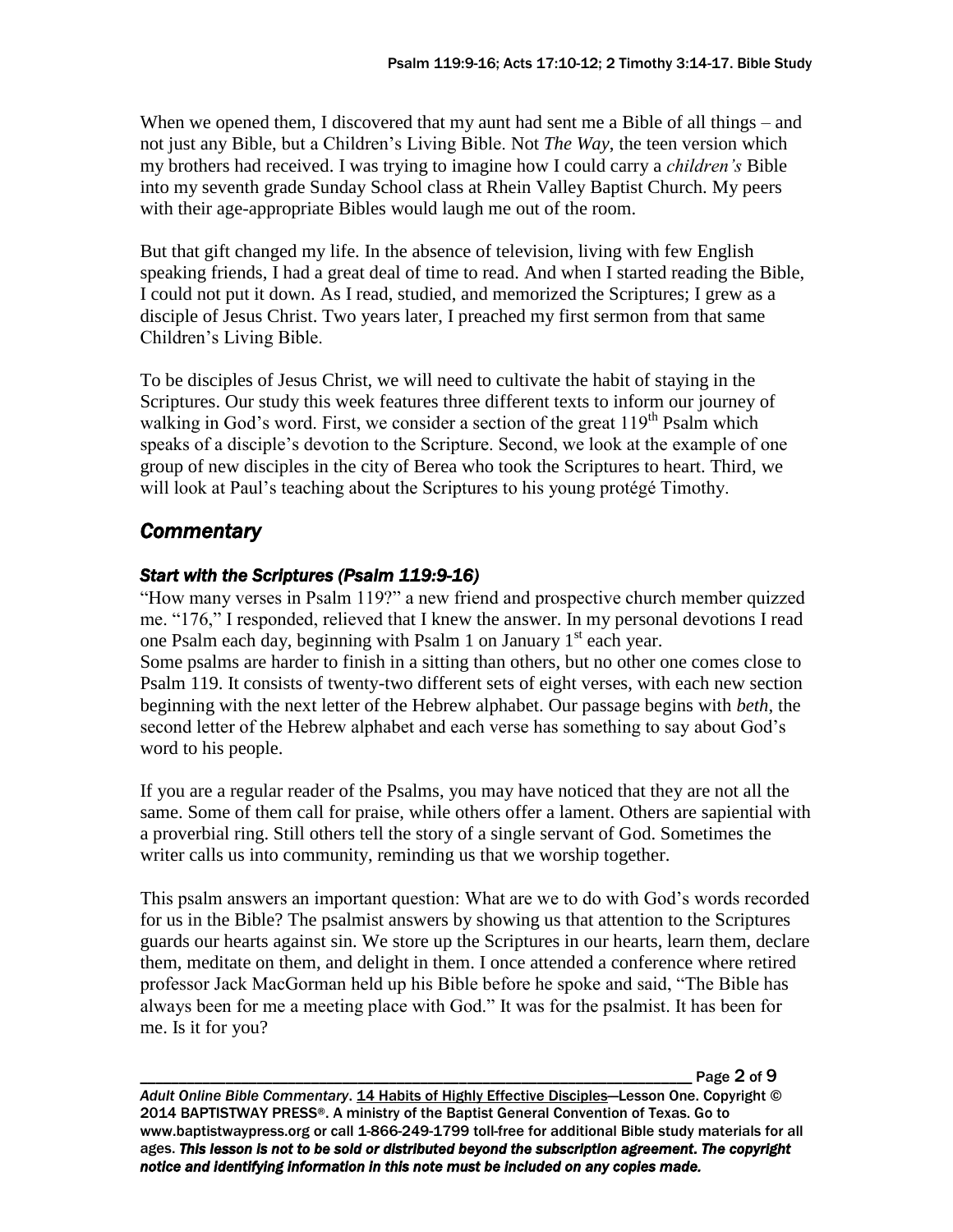D. L. Moody said about the Bible, "This book will keep you from sin, or sin will keep you from this book."<sup>1</sup> For the psalmist, it was the former. The psalmist wanted to remain pure before God. How was this even possible? "By living according to God's word" (119:9).

So it is not enough just to know the Bible. We must put it into practice. As James said, "Do not merely listen to the word, and so deceive yourselves. Do what it says" (James 1:22). As the psalmist seeks God he is determined not to stray from God's commands.

Not content just to have a scroll of the Scriptures in hand, the psalmist determined to hide God's word in his heart so that he might not sin. The exponential growth of information in our age through the explosion of technology has given us more opportunities to learn than perhaps in any previous generation. But with television and the Internet, there is also more access to profanity and pornography than at any time in my life.

Technology is not essentially good or evil. We can use our phones and computers to learn God's word as easily as we can use them as instruments of sin. For sixteen years a friend of mine and I have run five miles together on Saturday morning. We have always prayed for each other and held each other accountable. But just this year we have recommitted to grow in our discipleship by memorizing the Scriptures and reciting them to each other. Every week we learn new verses.

Somehow I thought that since we were in our fifties we might be limited in our ability to memorize. We have not found this to be the case. God's word has come alive to us as we have hidden it in our hearts and minds.

No matter how well we know the Bible, we have much to learn. Who will be our teacher? It turns out that the Author of the book still speaks to those who will listen. So the psalmist praises God and asks him to teach the decrees of Scripture. We can only use the Scriptures if we know them. God teaches us so that we may declare his decrees and recount them. He speaks his words to us and we speak them to others. Before long we begin to treasure the Bible as God's holy word to us.

I once met a distant relative when I was on sabbatical in the mountains of East Tennessee. My cousin pulled out a family Bible held together with duct tape. She had laminated the family pages because they were delicate. She told of how her great grandmother had sat on the porch and read the Bible every day.

This treasure in duct tape reminded me of my spiritual heritage. One of my family members suggested we might buy the Bible. Though my relative who offered to purchase it has considerable means, it occurred to me that this Bible is priceless to our sweet cousin in Tennessee.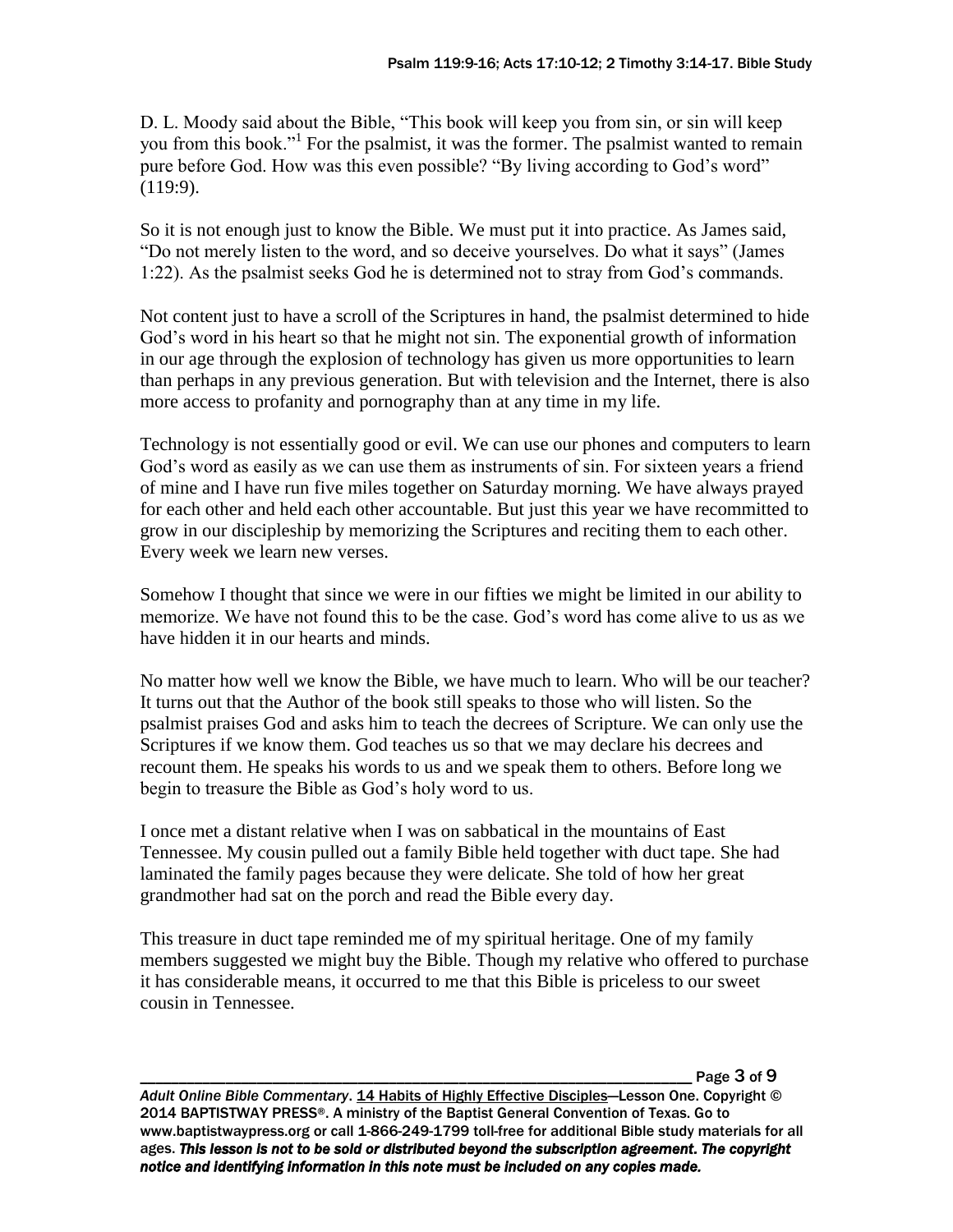For the psalmist, meditation led to delight. It is one thing to read the Bible, and another to memorize it. But what if we meditated on it? I have kept a practice over the years of reading through the Bible each year. Several in our church have joined me in this practice. There is great benefit in reading through the Bible.

One year, though, it occurred to me that it would be possible to get through the whole Bible without it getting through to me. It is one thing to walk through the great forest of the Scriptures, but it is another to stop for a while and study a tree. As a change of pace, I decided to read one book of the Bible every day for a month. By the time I read Ephesians 31 times I knew it better than I ever had.

As we meditate, we can consider God's ways (119:15). It is important for the Bible to never become drudgery to us – just another chore to finish. Like the psalmist, we can take great delight in the thought that God speaks to us. In this way we learn not to neglect the Bible. Many have observed of those whose Bibles are falling apart; that they are likely *not* falling apart themselves.

### *Study the Scriptures (Acts 17:10-12)*

Our New Testaments contain two letters in Paul's correspondence with the believers in Thessalonica. In its own way this is remarkable because he was only there for three Sabbath days, a time span of less than three weeks. Paul had gone to Macedonia in response to a vision.

First, he had ministered in Philippi to a wealthy woman of trade named Lydia; then to an anonymous slave girl; and then to a jailor and his family (Acts 16). Leaving the jail, the believers, and the city of Philippi; Paul and his companions landed in Thessalonica (17:1- 9). There Paul reasoned with those in the synagogue and saw some who were persuaded. But Paul and his companions also faced detractors who started a riot in the marketplace. Paul and Silas escaped at night to a neighboring village called Berea. There, too, Paul preached in the synagogue, but met a vastly different response.

Luke says the Berean Jews were of more noble character. Notice the evidence he adduces to prove his evaluation of them. First, they received Paul's message with great eagerness. Since these noble practitioners of Judaism were awaiting the Messiah, this news of his arrival was the best news of all to them.

Where is the anticipation of God's word in our churches today? I love the story of the lady who noticed a guest sitting near her in church. The pastor preached a very long sermon and the guest dozed off. When the service finally ended, the lady decided to introduce herself to the guest. Waking him, she smiled and said, "I'm Gladys Dunn." He smiled and said, "So am I."

On a recent trip, I went to a church filled with young families. Their pastor routinely preaches for forty-five minutes to an hour, but there was no visible impatience or audible

Page  $4$  of  $9$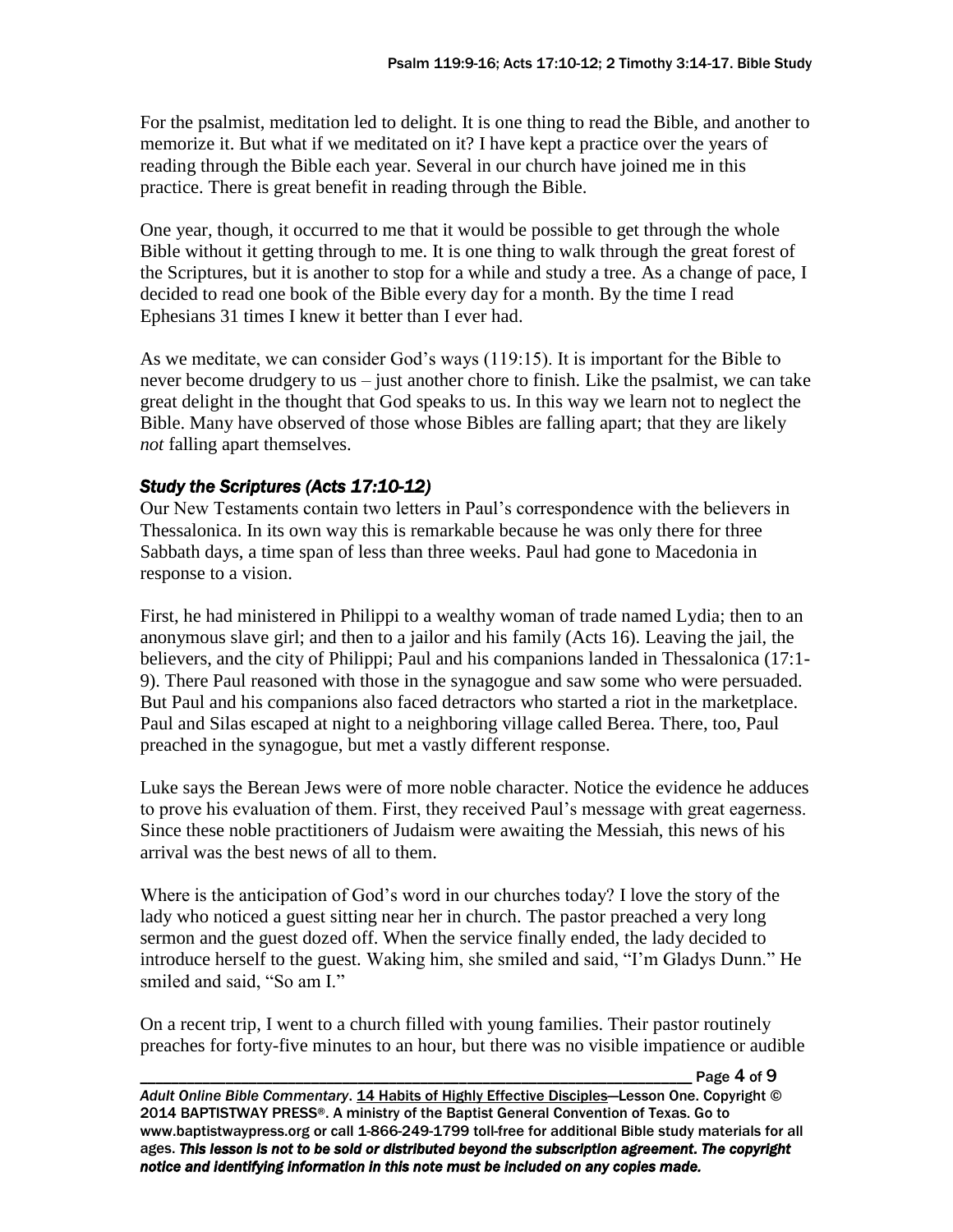complaint about the length of the sermon. These young adults apparently hungered for more of God's word to them. In our fast food culture we may even want our sermons to be quick. Pastors are responsible to be good stewards of time and to teach the Scriptures. How delightful, though, to see people eagerly receive the good news which God has given us.

Second and even better, these Bereans did not just take Paul's word for it. Instead they examined the Scriptures every day to verify Paul's words. Perhaps the attraction to cults could be avoided if the teachings were tested against God's word. When the Bereans confirmed Paul's message they decided to believe in Christ. Not only did many of the Jews believe, but as at Antioch (Acts 11:19-26), Greeks believed. In fact, Paul and Silas made inroads into the leadership of the city.

The Scriptures were received by both men and women of prominence in that city. Detractors from Thessalonica caught wind of this movement and followed Paul there. Once again, Paul's proclamation of the truth forced him to leave town. But two of his associates in ministry, Silas and Timothy, were less controversial. They stayed and taught the new believers to continue the work of disciple-making in Berea.

## *Stay in the Scriptures (2 Timothy 3:10-17)*

Near the end of Paul's life and ministry, he saw the deterioration of society. He urged Timothy to differentiate himself by remaining in the things he had learned in the Scriptures, remembering who had taught him, and realizing their powerful purpose for the kingdom. In effect, he said, "Stay in the Scriptures . . ."

Timothy had learned in Christian community from his mother and his grandmother, and from Paul. Paul said, "Stay in the Scriptures because they are able to make you wise for salvation; they will teach you and they will make you ready for the work God has for you."

In the disciple's "toolbox," the Scriptures are one of the best tools available to aid our growth as followers of Jesus. The key to our own, and to our family's discipleship, is found in the Scriptures. They possess the power to make us wise. They profit us by teaching, reproving, correcting, and training us in righteousness; which prepares us for the ministry God has for us.

Stott summarizes: "Let the word of God make you a person of God."<sup>2</sup> This is happening in the lives of disciples. But it will not happen if we do not stay in the Scriptures. Why should believers stay in the Scriptures?

1. God invests the Scriptures with power to make us wise for salvation through faith (2 Timothy 3:10-15). Paul conceded that the world around Timothy was in a lot of trouble. But Timothy could live a different story because he knew all about Paul who had mentored him. God had rescued Paul from trouble again and again.

Page 5 of 9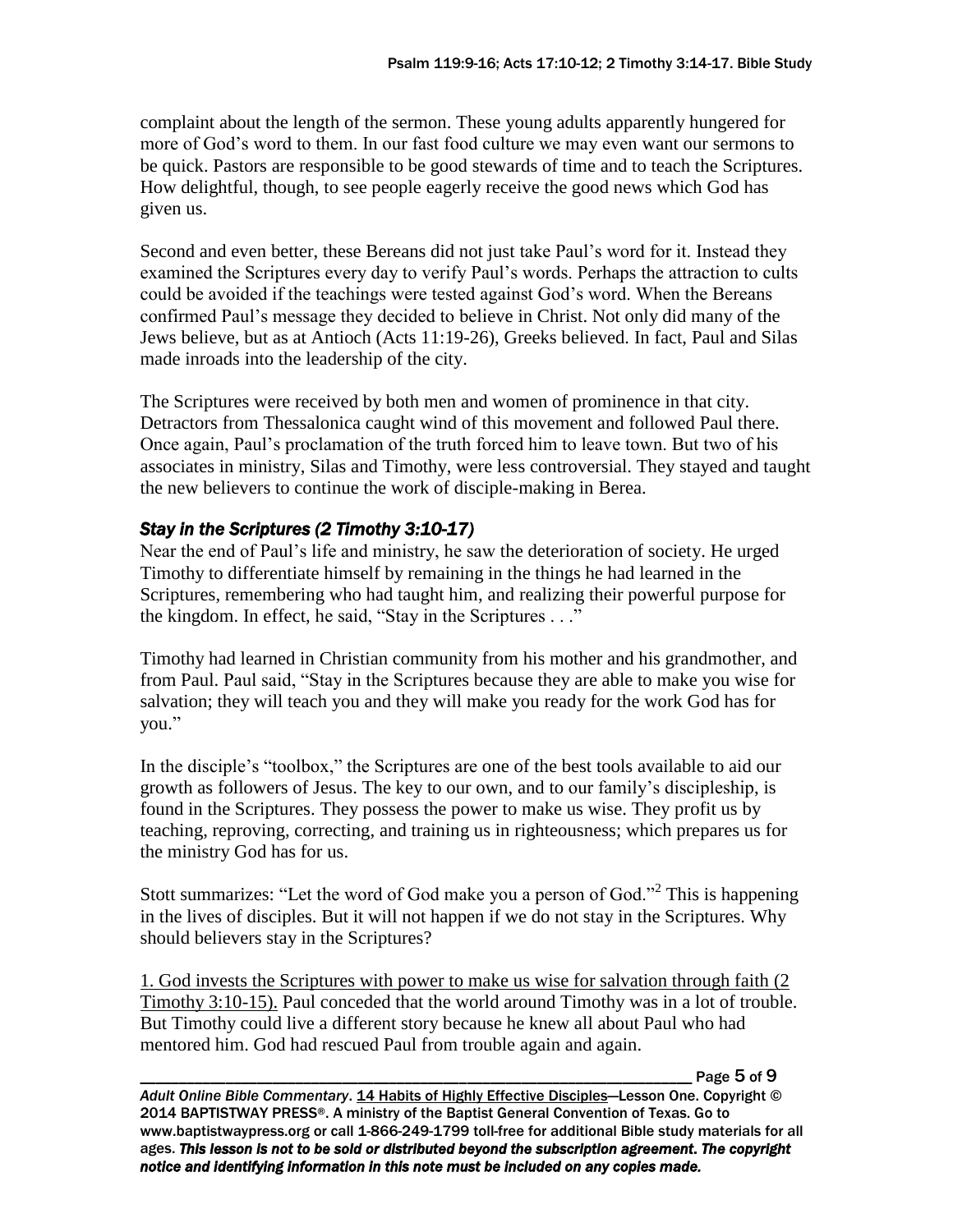From his childhood, Timothy had been taught the Scriptures. With a Gentile dad and a Christian mom and grandmother, he had two different streams of influence in his life. But for Timothy, the teachings had taken hold of his life.

Notice Paul's confidence in the Scriptures. The Scriptures are *able* . . . literally, dynamic, powerful ... to make us wise . . . and we need wisdom for salvation.

Bible scholar Christopher Wright tells a moving story about a friend from India who was led to Christ by reading the Old Testament. At the time, Wright's friend taught engineering at the local university. But he had grown up among the despised Dalit (outcast) community in his village.

His whole family had suffered greatly at the hands of the high-caste Hindus in the village. They had endured all kinds of harassment, violence, and injustice. This young man had a great thirst for revenge against his oppressors. So he worked very hard at school so he could get into the university. That would enable him to get a job with some influence and power; and then he could turn the tables on his enemies.

The day he arrived at the university he found a Bible translated into Telugu (his state language) in his room. He had never read the Bible, though he knew that it was the Christians' holy book. He opened it at random and started reading the story of Naboth and Ahab in [1 Kings 21.](javascript:linkToScripture() It is the story of the unjust King Ahab who uses his power to steal the land from Naboth, an ordinary farmer.

The story had so many familiar elements. "This was my story," he said. His family had also experienced theft of land, false accusations, and murders. They had suffered the brutality of the powerful waged against ordinary people.

But when he read on he was amazed to read about another man called Elijah. This man, in the name of some God of the Bible, denounced King Ahab, and said that he would be judged and punished by this God. This was astounding to him. This man had millions of gods within Hinduism to choose from. But he had never heard of such a god as he was reading about in this Bible. Here was a god who took the side of the suffering ones and condemned the government and the powerful for their wicked deeds. "I never knew such a god existed" were his exact words to Wright.

As this man continued to read the Bible, he learned about Jesus; his life and death and resurrection. He also learned about the need to forgive. But his road to conversion started by meeting the God who is just and who takes the side of the oppressed.

The Scriptures are able to make you wise unto salvation. Now presumably Timothy had already been justified. But he was still in the process of being sanctified so that he might ultimately be glorified. We must take care not to reduce the rich tapestry of salvation to

Page 6 of 9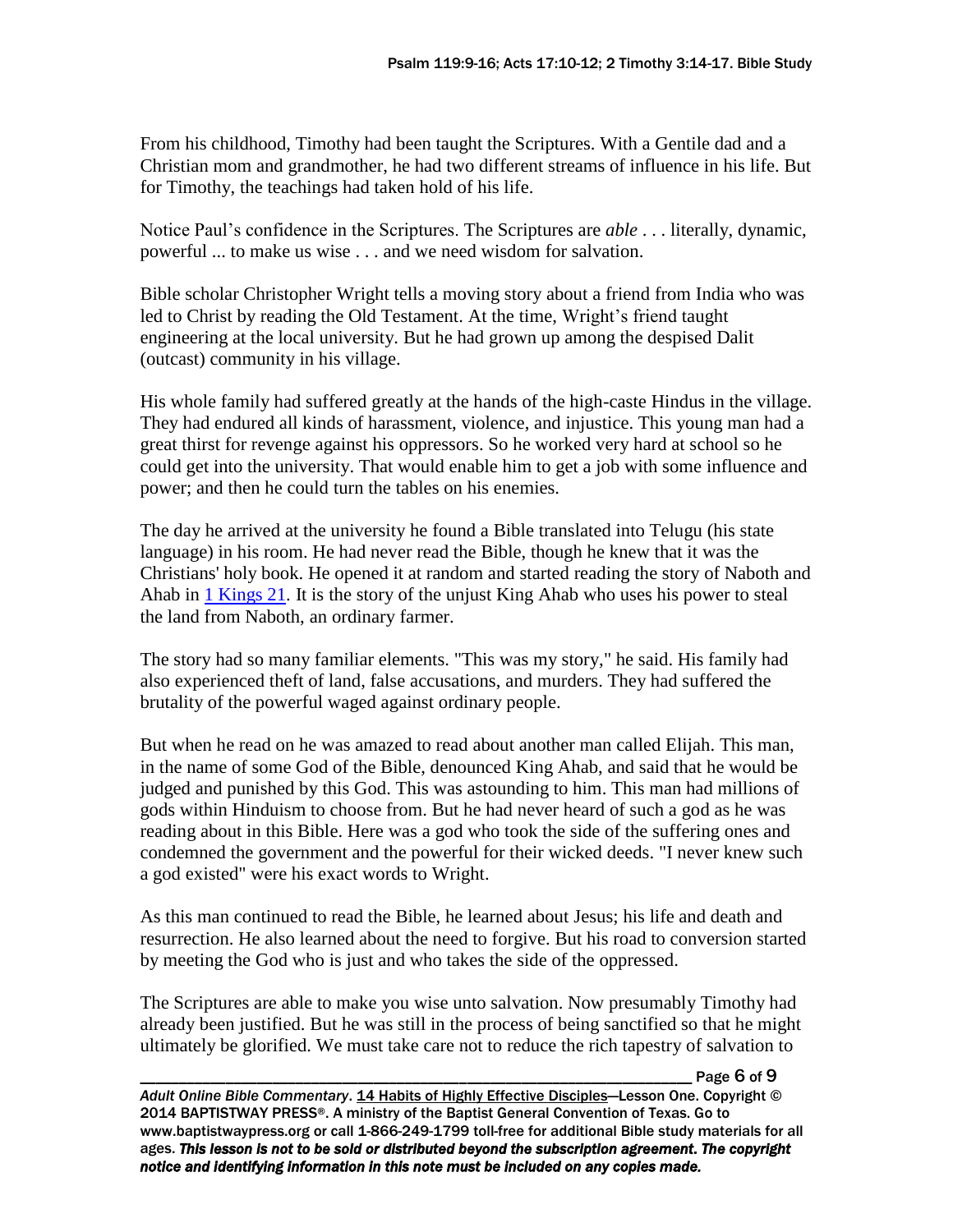the single strand of justification. Being justified or made right before God is part, but not the whole.

2. God inspired the Scriptures to profit Christians by teaching, reproving, correcting, and training us (2 Timothy 3:16). God's word is both inspired and useful; it is profitable in many ways. The Scriptures are God-breathed – so they are life-giving to those who receive them. The same God who breathed life into Adam, breathes life into the Scriptures, and breathes life into us.

The Scriptures are profitable. The Bible is useful for teaching what is right; rebuking what is not right, correcting us so that we get right, and training us to stay right. Not only had Timothy learned from the Scriptures, he could teach what he had learned.

The Bible is also useful for reproof. When Jesus was tempted to sin, he had so filled his life with the word of God that he could answer every temptation with truth. If we memorize the truth and meditate on the truth, we are much less likely to be deceived.

The Scriptures also correct us. Ready or not, the Bible itself tells us the truth, corrects our misunderstandings, and reproves us when we are wrong about the Bible or wrong about life. And all of this to put us back right with God so that we can stay right with God.

Thankfully, the Bible is useful to train us in righteousness. So the Bible is essential, not only to introduce us to Christ, but also to facilitate our spiritual formation. Training is better than trying.

When I wanted to run a marathon I didn't just go out and try to run it. I trained for it. Similarly, God is disciplining us through his word. We are not naturally righteous but we can become righteous. God is setting us right with himself through his words. So the Bible is the seed of the new life which produces the "much fruit" which God wants.

3. God provides the Scriptures to prepare us for ministry (2 Timothy 3:17). The result in our lives is that we are ready; fit and furnished. We are fit for the work God has given, and we are furnished or fully equipped for every good thing God wants us to do. Perhaps some call it the "good book" because those who take it to heart do good. I have had the joyful blessing to pastor people steeped in the Bible.

At my first church, men like Roy Hudson and Alvin Marek; and women like Norma McIntosh and Edna Walston were saturated with God's word. When they prayed I heard the Bible. They were thoroughly Bibline.<sup>3</sup> When there was a need, they wanted to help; and they were ready because they had inculcated the Scriptures into their thinking and into their living.

\_\_\_\_\_\_\_\_\_\_\_\_\_\_\_\_\_\_\_\_\_\_\_\_\_\_\_\_\_\_\_\_\_\_\_\_\_\_\_\_\_\_\_\_\_\_\_\_\_\_\_\_\_\_\_\_\_\_\_\_\_\_\_\_\_\_\_\_\_\_\_ Page 7 of 9

*Adult Online Bible Commentary*. 14 Habits of Highly Effective Disciples—Lesson One. Copyright © 2014 BAPTISTWAY PRESS®. A ministry of the Baptist General Convention of Texas. Go to www.baptistwaypress.org or call 1-866-249-1799 toll-free for additional Bible study materials for all ages. *This lesson is not to be sold or distributed beyond the subscription agreement. The copyright notice and identifying information in this note must be included on any copies made.*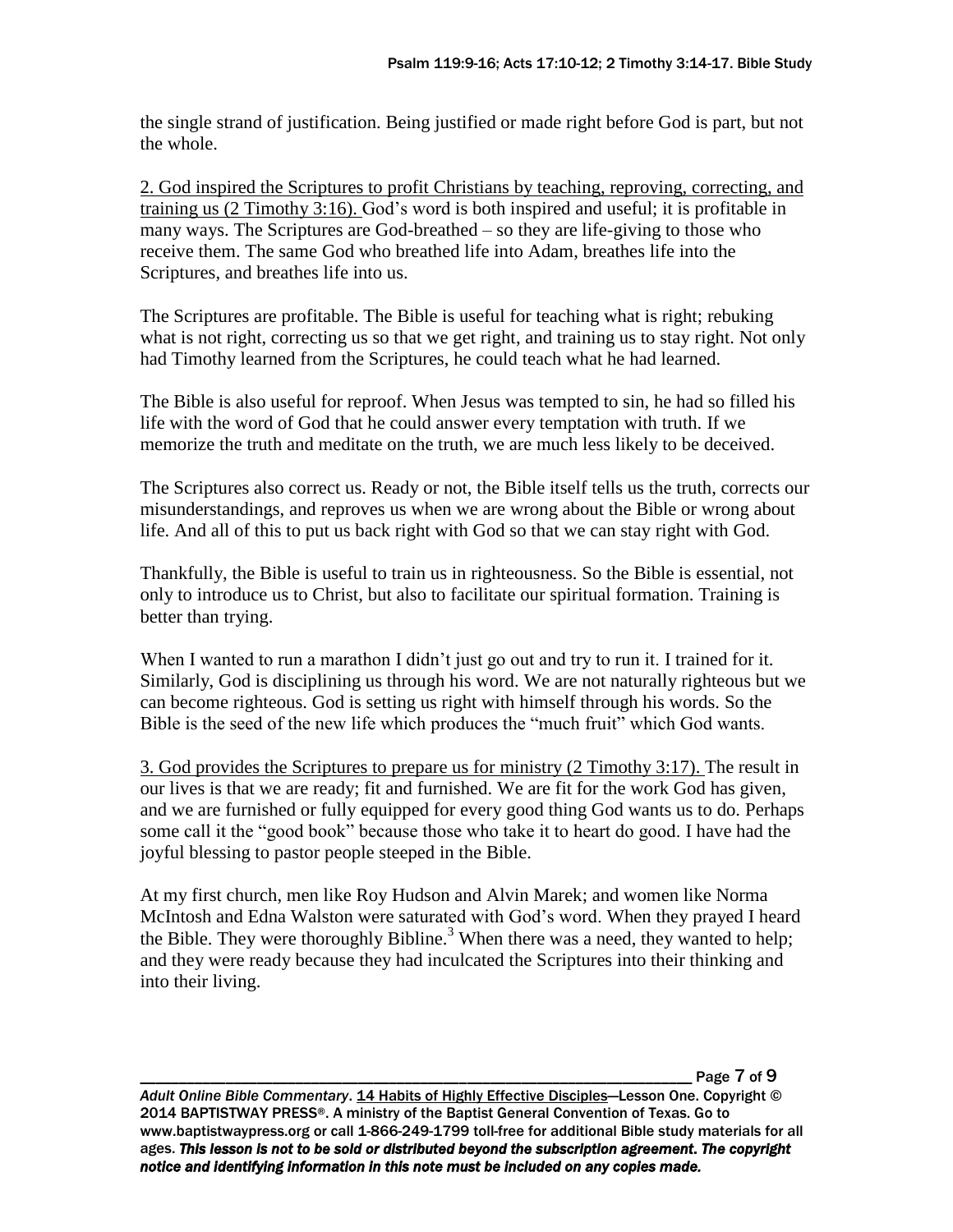## *Conclusion*

John and Emmy Davidson were a young family in our church. They were involved in one of our young adult Sunday School classes. Emmy had immigrated to the United States from Thailand several years before. They met and fell in love and were married by our associate pastor Larry Bertrand.

When I met Emmy about three years ago, I learned she had once been diagnosed with cancer. At this time she was in full remission. Then one day, after church, she told me that her cancer had returned. Within a few short months she went to be with the Lord. Her sponsor, who had welcomed her into the United States, was asked to speak at the funeral.

On the day of the funeral, John and his two young sons sat on the front row. As we conducted Emmy's service, her sponsor and friend read Psalm 23 in both Thai and English. As I looked down, John picked up the Bible and read along as the woman read. The passage came true as she read, "Even though I walk through the valley of the shadow of death I will fear no evil, for you are with me." In that very moment and from now on, God is with him.

God is present and speaks to us as we read his word every day. This prepares us for life and every good thing God wants us to do; come what may.

\_\_\_\_\_\_\_\_\_\_\_\_\_\_\_\_\_\_\_\_\_\_\_\_\_\_\_\_\_\_\_\_\_\_\_\_\_\_\_\_\_\_\_\_\_\_\_\_\_\_\_\_\_\_\_\_\_\_\_\_\_\_\_\_\_

## *Meet the Writer: Dr. Duane Brooks*

Dr. Duane Brooks has been the pastor at Tallowood Baptist Church in Houston, TX since 1998. He has been a member of the Texas Baptist Executive Board and the Human Welfare Board of the BGCT. Dr. Brooks is currently Adjunct Professor at Houston Baptist University and serves on the Board of Regents at Baylor University. He holds the Ph.D. from Baylor University.

Duane was called to preach while in middle school in Germany and ordained in Great Falls, Montana. He has served as pastor in four Texas Baptist churches - New Hope Baptist Church in Cedar Park, Williams Creek Baptist Church in Mart, and Pleasant Grove Baptist Church in Rosebud. Duane and his wife, Melanie, have two sons, Graham and Chase, and a daughter, Casey.

\_\_\_\_\_\_\_\_\_\_\_\_\_\_\_\_\_\_\_\_\_\_\_\_\_\_\_\_\_\_\_\_\_\_\_\_\_\_\_\_\_\_\_\_\_\_\_\_\_\_\_\_\_\_\_\_\_\_\_\_\_\_\_\_\_\_\_\_\_\_\_ Page 8 of 9